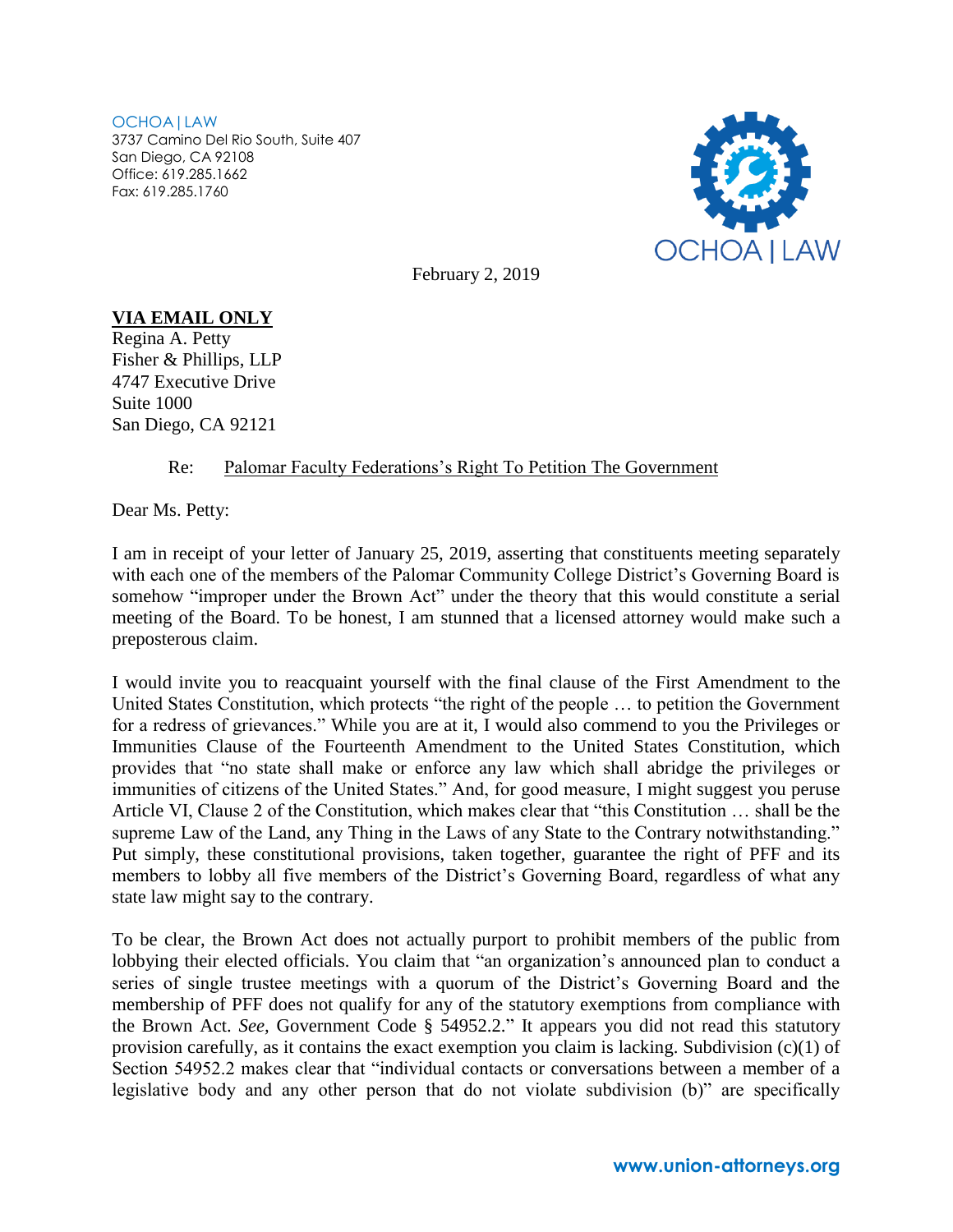Letter to Petty PFF's Right To Petition The Government February 4, 2019 Page **2** of **3**

excluded from regulation by the Brown Act. Subdivision (b), meanwhile, only prohibits a majority of the Governing Board from collectively discussing District business "directly or through intermediaries" via a "series of communications." But since the Palomar Faculty Federation is **not** an intermediary for any Governing Board members, and is not organizing these "Meet the Trustees" at the behest of any member of the Governing Board, Government Code § 54952.2(b) does not prohibit a majority of the Governing Board from independently meeting with their constituents to hear their concerns.

In the event you find neither the constitutional provisions I cited nor the statutory provisions you yourself cited to be persuasive, I trust you will at least be swayed by the guidance issued by California's Office of the Attorney General, which issued a pamphlet in 2003 that, in relevant part, addresses this very issue (a copy of that pamphlet is attached to this email, and can also be found at the following link: [https://oag.ca.gov/open-meetings\)](https://oag.ca.gov/open-meetings). In its guidance, the Attorney General explains:

The prohibition against serial meetings must be reconciled with the exemption for individual contacts and communications contained in section  $54952.2(c)(1)$ . Individual contacts or communications between a member of a legislative body and any other person are specifically exempt from the definition of a meeting.  $(\S 54952.2(c)(1))$ . The purpose of this exception appears to be to protect the **constitutional rights of individuals to contact their government representatives regarding issues which concern them.** To harmonize this exemption with the serial meeting prohibition, the term "any other person" is construed to mean any person other than a board member or agency employee. Thus, while this provision exempts from the Act's coverage conversations between board members and members of the public, it does not exempt conversations among board members, or between board members and their staff.

By using the words "individual contacts or conversations" it appears that the Legislature was attempting to ensure that individual contacts would not be defined as a meeting, while still preventing the members of a body from orchestrating contacts between a private party and a quorum of the body. **Accordingly, if a member of the public requests a conversation with an individual member of the board, who then acts independently of the board and its other members in deciding whether to talk with the member of the public, no meeting will have occurred even if the member of the public ultimately meets with a quorum of the body.**

The Brown Act: Open Meetings for Legislative Bodies (2003), p. 13 (emphasis supplied).

As you can see, therefore, the Brown Act does not prohibit PFF from meeting individually with each one of the Governing Board members to lobby them – and even if it did, the Constitutional right to petition the government would trump any such prohibition.